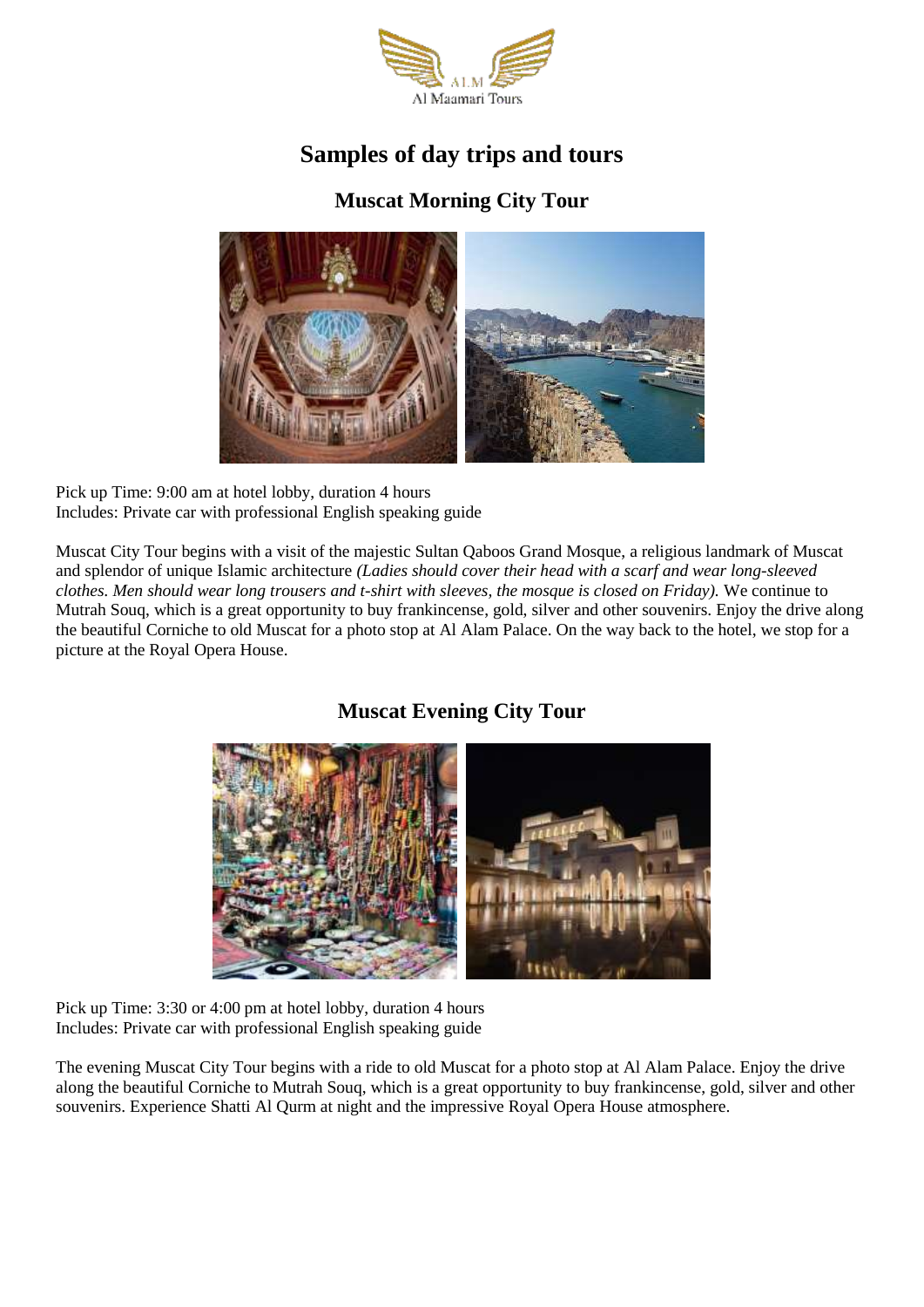

#### **Wahiba Tour**



Pick up Time: 8:30 am at hotel lobby, duration 8 hours Includes: Private 4wd vehicle with professional English speaking guide/driver Excludes: lunch (OMR 5 per person at a local restaurant), camel ride

We drive in around 2 hours to **Wahiba Sands,** located in the Al Sharqiya region. Experience sand dunes rising up to 200 meters that are also host to a variety of flora and fauna. Enjoy a thrilling ride for dune bashing before visiting a **Bedouin Family** (they provide the option for a camel ride). Continue the tour to **Al Mudayrib village**, which is a traditional Omani village where you can see palm trees, the Falaj water system and beautiful old doors.

#### **Wadi Bani Khalid Tour**



Pick up Time: 8:30 am at hotel lobby, duration 8 hours Includes: Private 4wd vehicle with professional English speaking guide/driver Excludes: lunch (OMR 5 per person at a local restaurant)

We drive in around 2 hours to **Al Mudayrib village**, which is a traditional Omani village where you can see palm trees, the Falaj water system and beautiful old doors. We continue to **Wadi Bani Khalid**, a famous Wadi with clear deep blue water pools. Experience this oasis with a short trekking or/and swimming. *(Please wear covered clothes for both women and men in addition to your swimsuit.)*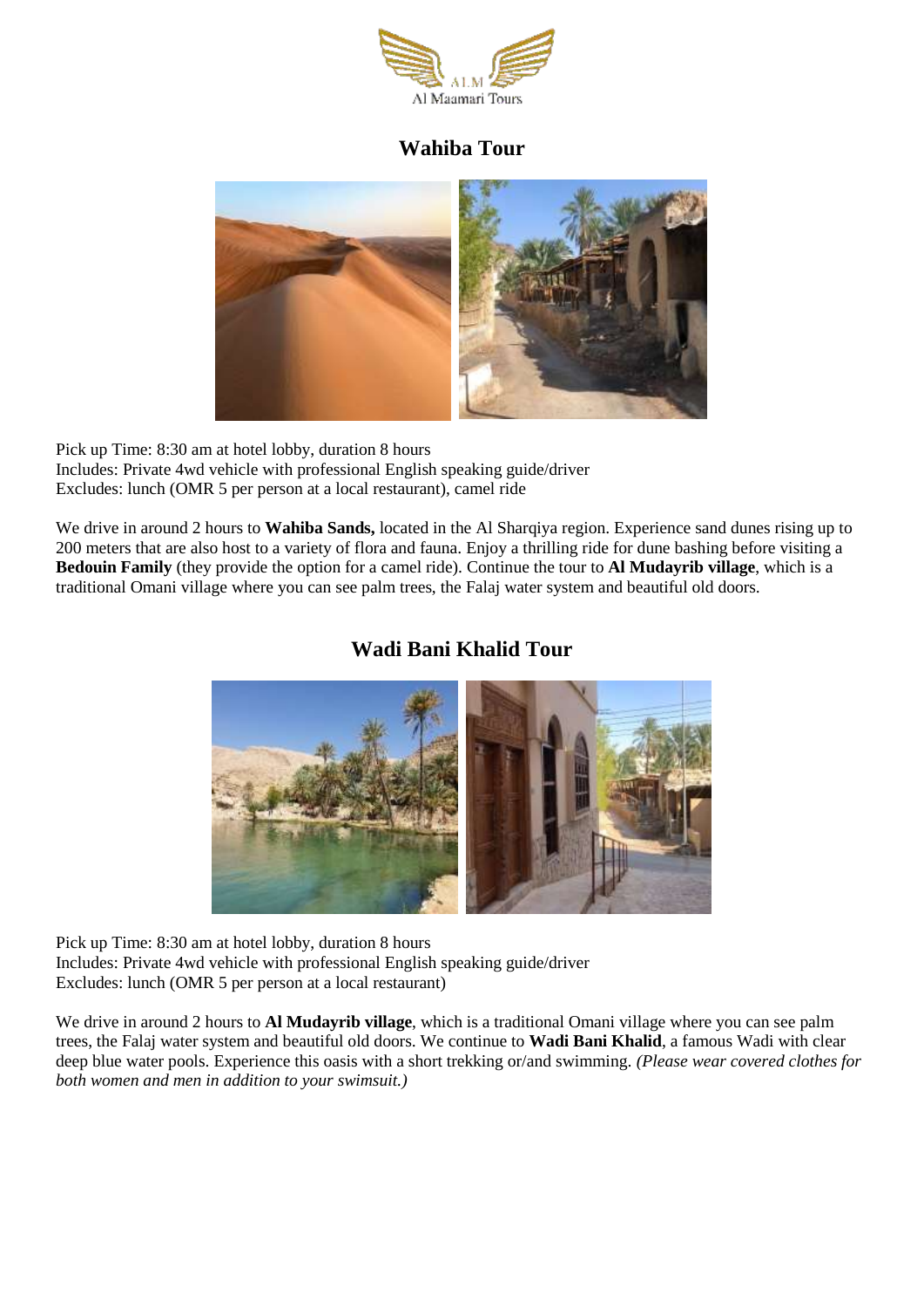

## **Jabal Akhdar Tour**



Pick up Time: 8:30 am at hotel lobby, duration 8 hours Includes: Private 4wd vehicle with professional English speaking guide/driver Excludes: Entry fee (Nizwa Fort OMR 5 per person) and lunch (OMR 5 per person at a local restaurant).

We drive to **Nizwa** and visit the local **Souq** that is renowned for its hand-carved "Khanjars" (daggers), dates souk, pottery, ornamental silver jewelers and much more. **Nizwa Fort** is a castle with a huge cylindrical tower built in the 17<sup>th</sup> century. Continue to Jebel Akhdar on 2000 meters above sea level that is known as the green jewel of the Al Hajar mountain ranges. Visit the villages of **Saiq** (the village of the old houses), **Al Ain** landscape and **Dianna Point view.**  Continue to **Birkat Al Mouz, visit the UNESCO Falaj Al Katmain,** and enjoy a drive through the palm plantations.

## **Jabal Shams Tour**



Pick up Time: 8:30 am at hotel lobby, duration 8 hours Includes: Private 4wd vehicle with professional English speaking guide/driver Excludes: lunch (OMR 5 per person at a local restaurant).

We drive in around 3 hours including an off-road adventure to the highest peak **Jabal Shams** that offers the view of "The Grand Canyon" of Arabia. We continue to the village of **Al Hamra,** a 400-year-old town characterized by its mud houses and date plantations. We proceed to **Misfah Al Abriyeen**, a pretty mountain village with stone dwellings still in existence.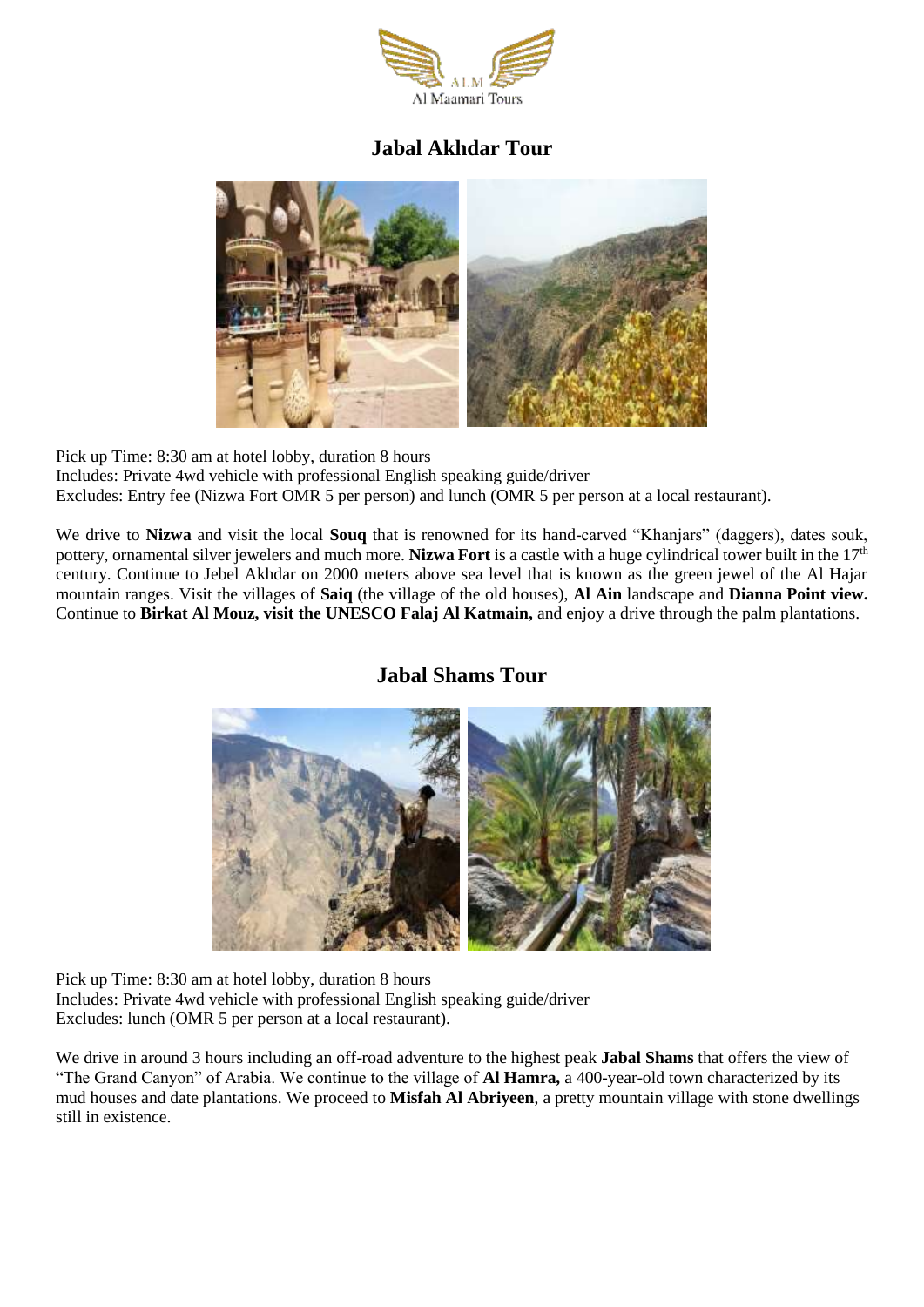

#### **Wadi Shab Tour**



Pick up Time: 8:30 am at hotel lobby, duration 8 hours Includes: Private 4wd vehicle with professional English speaking guide/driver Excludes: lunch (OMR 5 per person at a local restaurant).

We drive along the coastline to **Wadi Shab**, which means "Gorge between Cliffs". We enter the Wadi with a small boat and hike to the cool pools of water for a swim. After lunch, we visit a huge sinkhole known as the **Bimmah Sinkhole**, specular limestone crater with blue green water at the bottom.

#### **Coastal Tour**



Pick up Time: 8:30 am at hotel lobby, duration 8 hours Includes: Private 4wd vehicle with professional English speaking guide/driver Excludes: lunch (OMR 5 per person at a local restaurant).

We drive along the coastline and off road to **Wadi Arbeieen** with its deep pools of water set among the date palms. We continue to **Wadi Tiwi,** adjacent to the very popular Wadi Shab but unique in its own way with numerous farms and plantations.